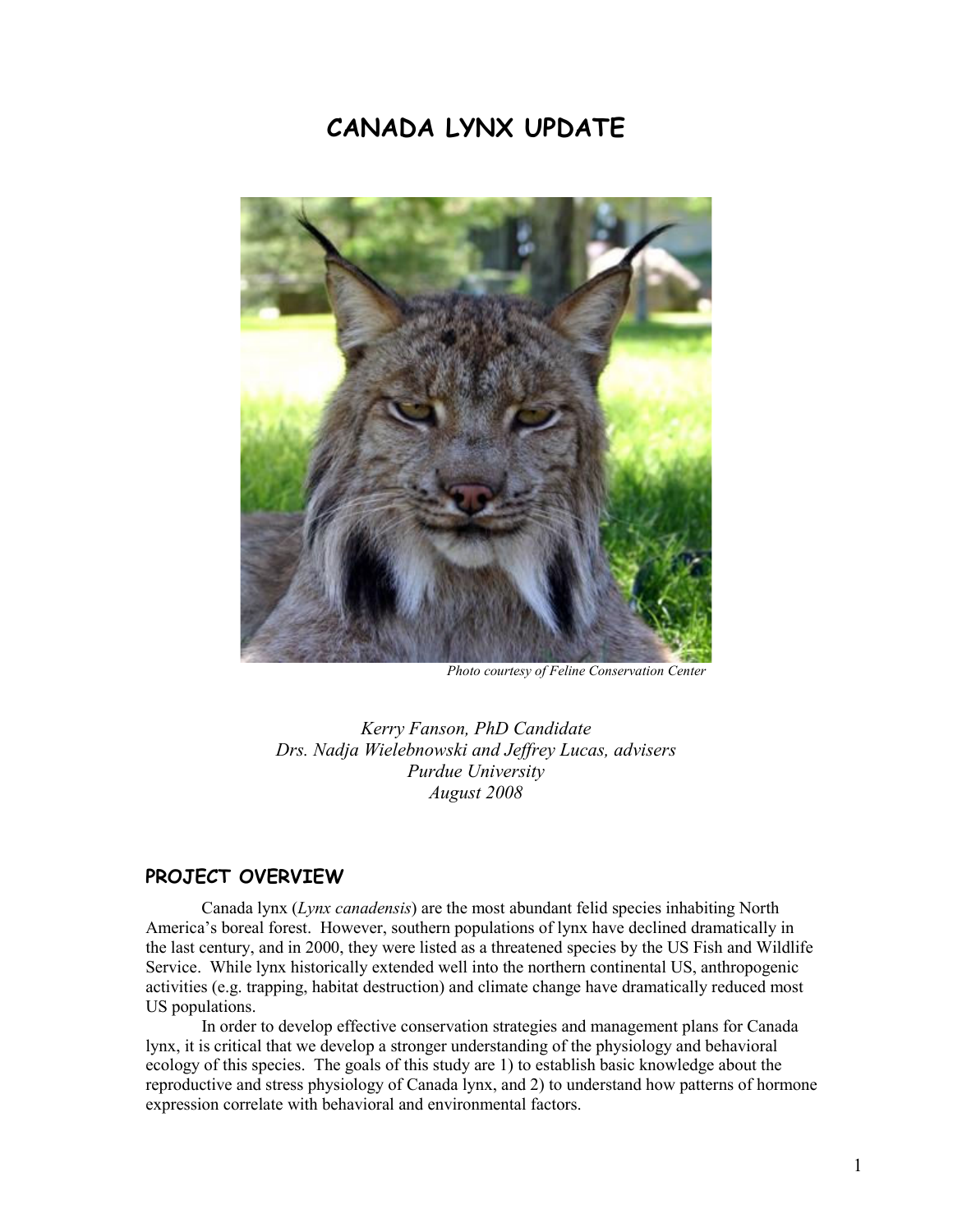# PROJECT STATUS

#### Brief Recap

 Data collection and lab-work for this project is now complete. I am currently focusing on statistical analysis and writing up the results. In the past year and a half, we added two exciting new facets to the project: keeper surveys and behavioral observations. These additions will enhance our understanding of lynx endocrinology and its relationship to lynx behavior and environmental conditions.

#### Fecal Sample Collection

 Sample collection is now complete for all populations in the study (captive, wild/naturally-occurring, and reintroduced; Table 1). There were 25 captive institutions that participated in the project. The 'naturallyoccurring' group includes lynx from Maine, Minnesota, Montana, and Washington, and the 'reintroduced' group consists of cats reintroduced to Colorado. A grand total of 6,441 fecal samples were analyzed for this project. This extensive amount of data is helping us establish a strong understanding of Canada lynx physiology. We cannot emphasize enough how grateful we are to *everyone* involved in the glamorous job of collecting fecal samples!

|                         | <b>Males</b>     |              | <b>Females</b> |         | <b>Unknown</b> |
|-------------------------|------------------|--------------|----------------|---------|----------------|
|                         | #<br><b>lynx</b> | #<br>samples | #<br>lynx      | samples | #<br>samples   |
| Captive                 | 26               | 1024         | 26             | 2059    |                |
| Naturally-<br>Occuring  | $-+$             | ---          |                |         | 282            |
| Reintroduced<br>(pens)  | 77               | 724          | 93             | 1224    |                |
| Reintroduced<br>(field) | 44               | 357          | 61             | 604     | 167            |

Table 1. Tally of lynx and fecal samples included in the study.

\*Although several samples from naturally-occurring populations were collected from known males or females, at this point we have not yet determined exactly how many samples are from known lynx.

#### Hormone Assays

 All hormone assays have been completed. Fecal hormone metabolites were quantified using enzymeimmunoassays (EIAs), and all assays were conducted at Brookfield Zoo's Endocrinology Lab. We monitored fecal metabolites of estrogens, progestogens, androgens (e.g. testosterone), and glucocorticoids (e.g. cortisol).

#### Keeper Surveys

 Surveys about the husbandry and behavior of individual lynx were distributed to 63 institutions. The goal of this component of the project was to determine if individual differences in patterns of hormone expression were related to individual differences in husbandry or behavior. Because of the methods used to analyze behavior types, we included several institutions that didn't participate in the fecal hormone collection so that we could have a better understanding of the range of behavioral types that exist for captive Canada lynx.

A total of 42 institutions responded, providing survey data for 81 lynx. We had an overall response rate of 67%, and among institutions that also collected fecal samples, the response rate was 96%. Our sincere thanks to everyone who took the time to complete surveys!

#### Behavioral Observations

 A series of behavioral observations were conducted as part of an undergraduate senior honors thesis. The objective of this study was 1) to assess how qualitative assessments of behavior (keeper surveys) align with qualitative assessments (direct observations), and 2) to monitor the response of individual lynx to 3 different stimuli, specifically a mirror, beaver castor scent, and a snowshoe hare distress cry. We visited 6 institutions and collected data from 14 cats.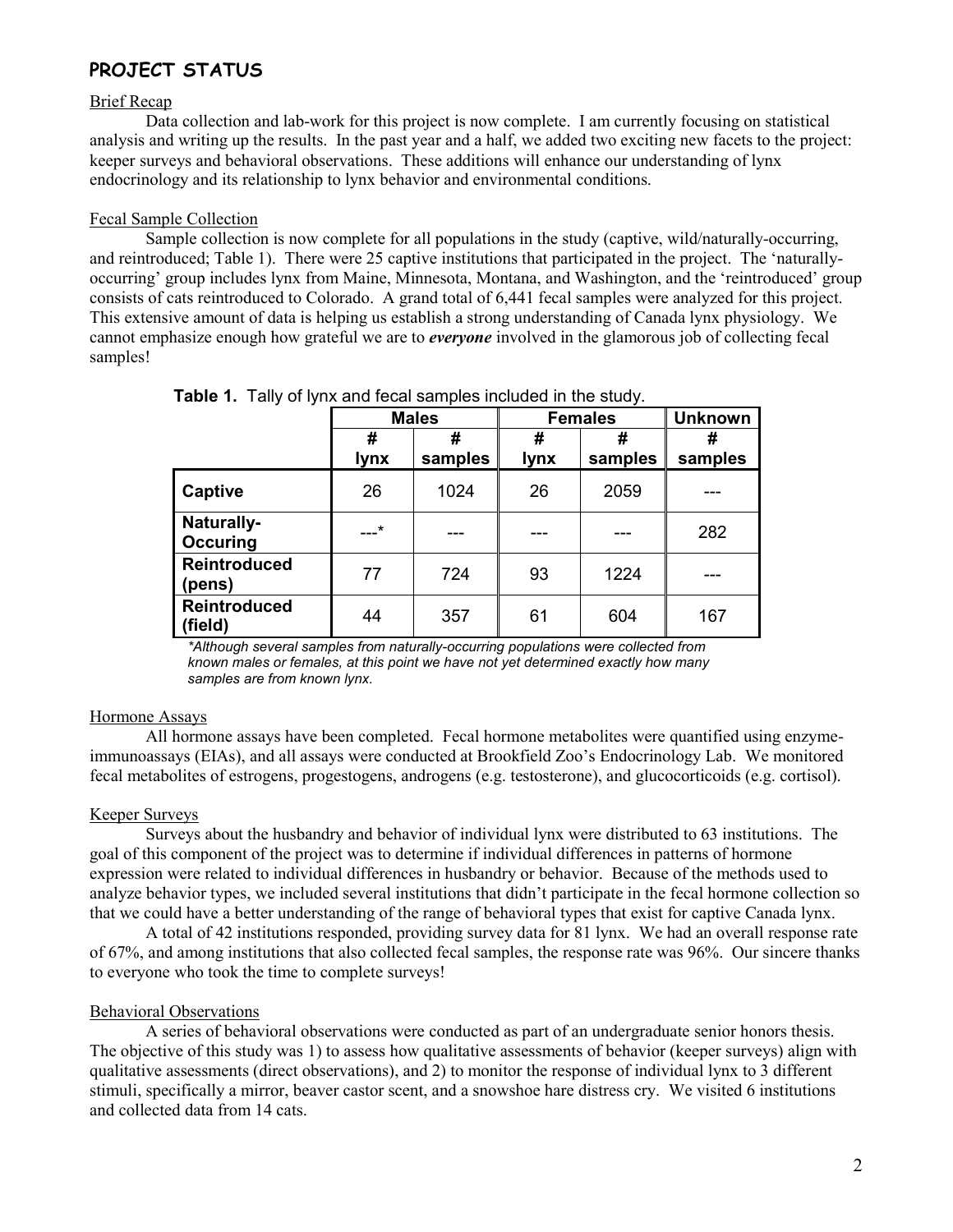## INTRIGUING NEW RESULTS

While many new results have emerged in the past year, for this update, I am going to highlight some of the preliminary results from reintroduced lynx. One of the exciting aspects of fecal hormone analysis is our ability to monitor individuals and populations that could not previously be monitored. This is one of very few projects that track physiological changes in reintroduced animals, and such information can be used to improve future conservation efforts.

Preliminary data show that, for both sexes, fecal glucocorticoid (fGC) levels are higher in holding pens than post-release (Figure 1). Within the holding pens, fGC levels are initially quite high following transport, but then decrease to a stable, "baseline" level fairly quickly. Lynx exhibit physiological stress responses to several events in the holding pens (e.g. exams and increased human activity). Post-release, fGC levels are generally much lower than holding pen levels by the following season (Figure 1).

 In addition to monitoring how individuals respond physiologically to the reintroduction process, we can also correlate patterns of fGC expression with several different environmental parameters. Using information collected by the trackers in the field, our preliminary data indicate



Figure 1. Changes in fGC levels throughout the reintroduction. The data shown were for one female, but are representative of other lynx. Each season represents 1 winter tracking season (Dec. – Apr.). Number above bar represents number of fecal samples. Error bars = 1 SD.

that fGC levels are consistently higher in habitats with higher competitor density (Figure 2) and lower prey density. Although neither result is statistically significant at this time, the trend is very consistent and may become significant once we incorporate the remaining data. Interestingly, we did not observe any trends in mean fGC values across different levels of human activity (e.g., road density, snow-mobiling, skiing). In the future, we will also incorporate other environmental correlates.



Figure 5. Mean fGC levels in relation to density of 'competitor' species. Number above bar represents number of fecal samples. Differences are not statistically significant at this time.